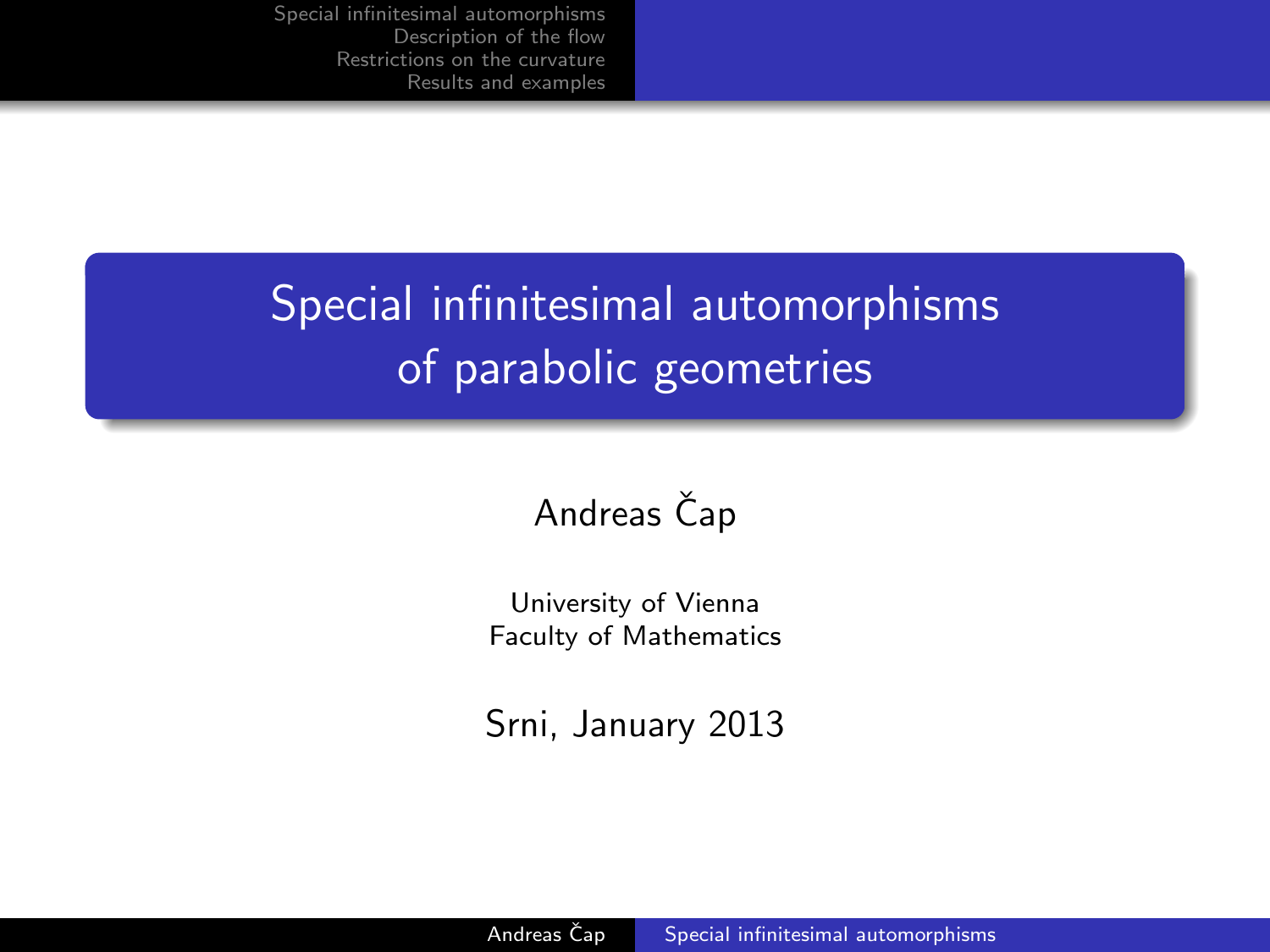- This talk reports on joint work arXiv:1208.5510 and arXiv:1211.5477 with Karin Melnick (Univ. of Maryland).
- Apart from results stating that large groups of automorphisms of certain geometric structures are only possible for "simple" geometries, there are also cases in which existence of a single (infinitesimal) automorphism of special type implies restrictions on a geometry, c.f. results on essential conformal isometries.
- We study infinitesimal automorphisms whose flow has a higher order fixed point. The basic invariant of such a fixed point is its isotropy, which is a covector in the fixed point. To this, one can associate subsets in the tangent space and thus via normal coordinates in the manifold. On some of these subsets, one obtains an explicit description of the flow, on some one gets restrictions on harmonic curvature quantities from an analysis of the dynamics of the flow.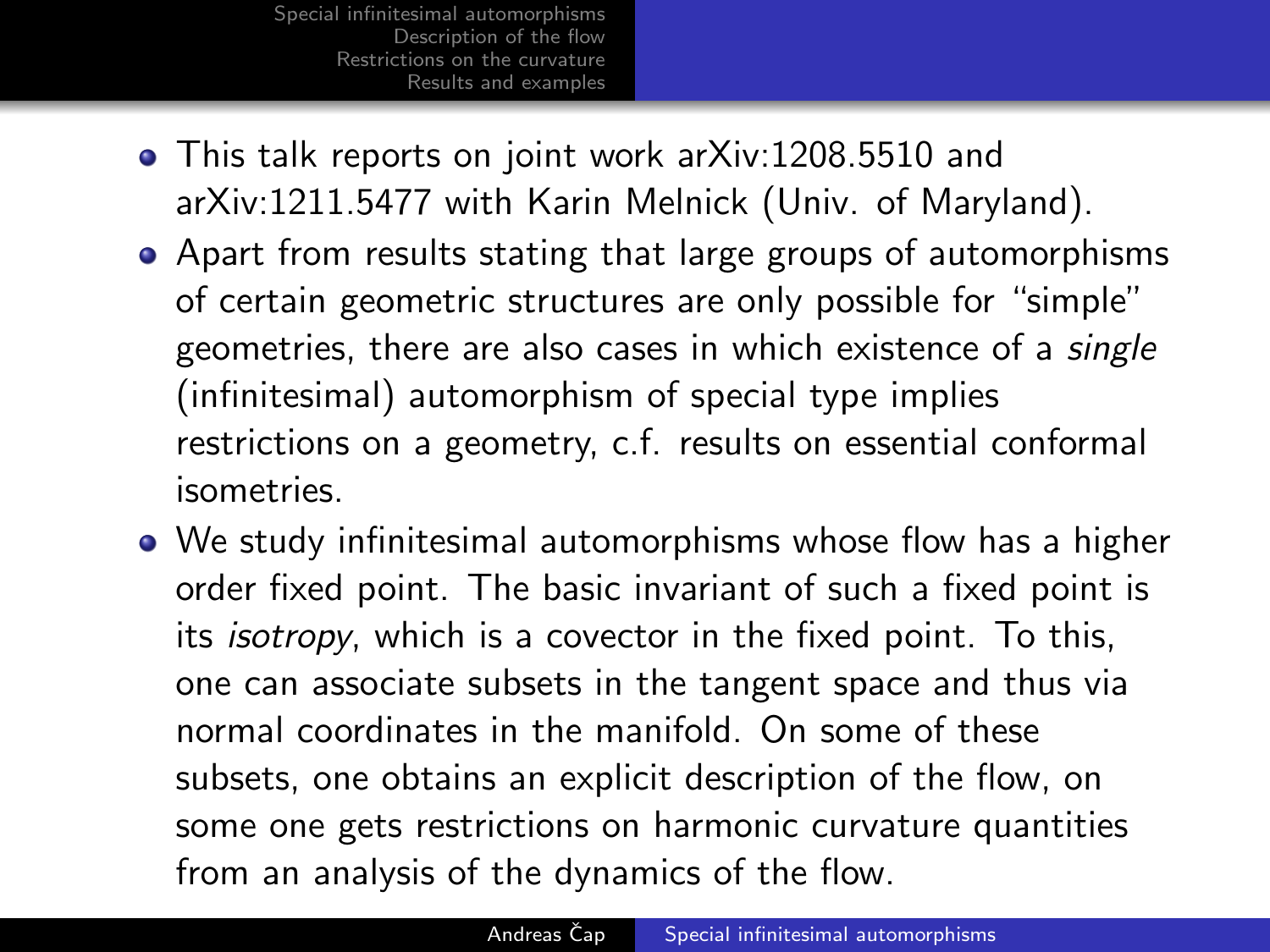## **Contents**



2 [Description of the flow](#page-8-0)



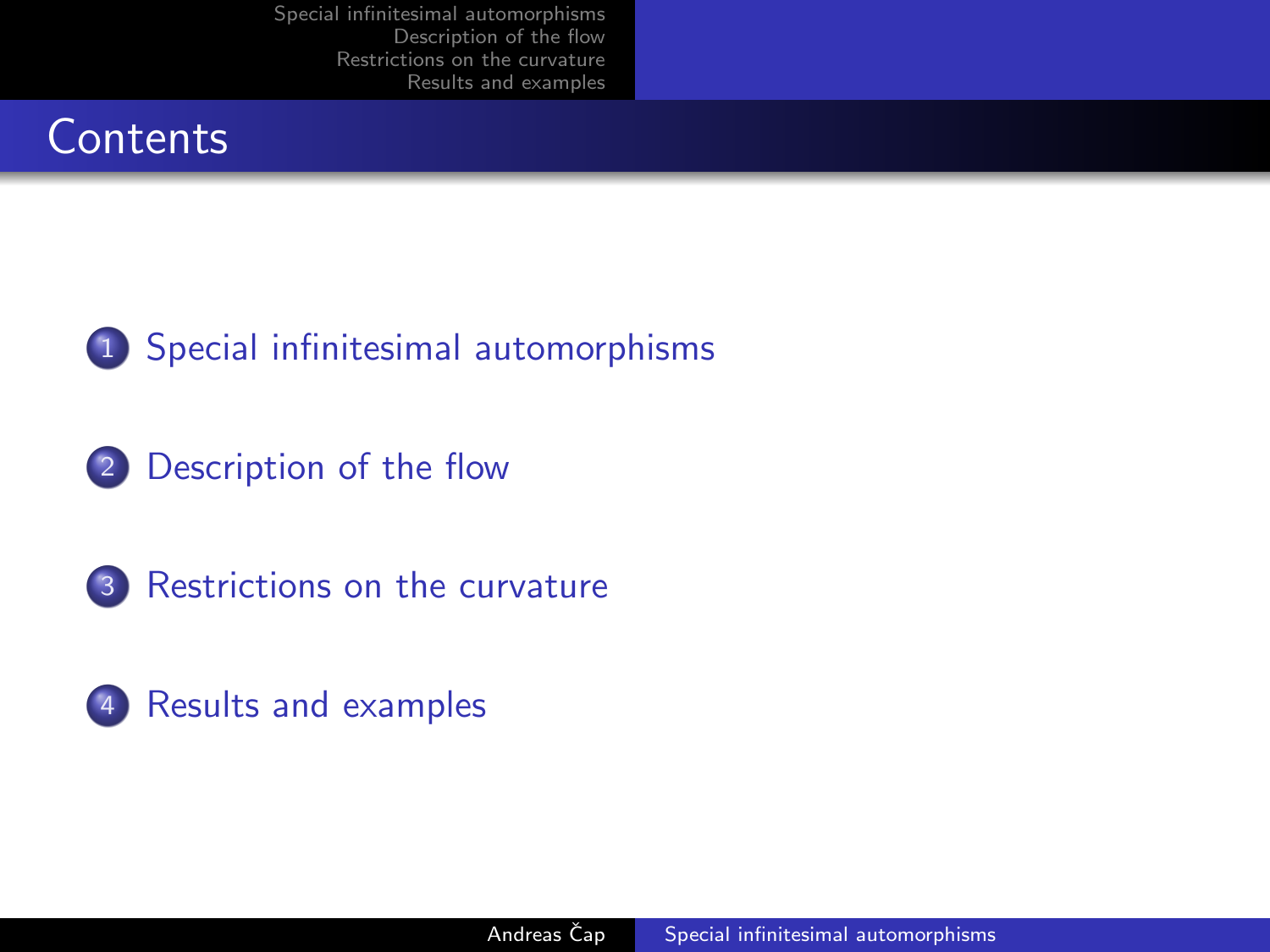We consider geometric structures which can be equivalently described by Cartan geometries of some fixed type  $(G, P)$ , where G is a semisimple Lie group and  $P \subset G$  a parabolic subgroup. Such a structure on a manifold M gives rise to a principal P–bundle  $p: G \to M$  and a canonical Cartan connection  $\omega \in \Omega^1(\mathcal{G},\mathfrak{g}),$  where  $\mathfrak g$  is the Lie algebra of  $G.$ 

<span id="page-3-0"></span>The equivalence to the Cartan geometry in particular implies that automorphisms  $\varphi$  of our geometric structure are in bijective correspondence with principal bundle automorphisms  $\Phi : \mathcal{G} \to \mathcal{G}$ such that  $\Phi^* \omega = \omega$  via  $p \circ \Phi = \varphi \circ p$ . General results then imply that the automorphisms  $\Phi$  form a Lie group  $Aut(\mathcal{G}, \omega)$  whose dimension is  $\leq$  dim(G).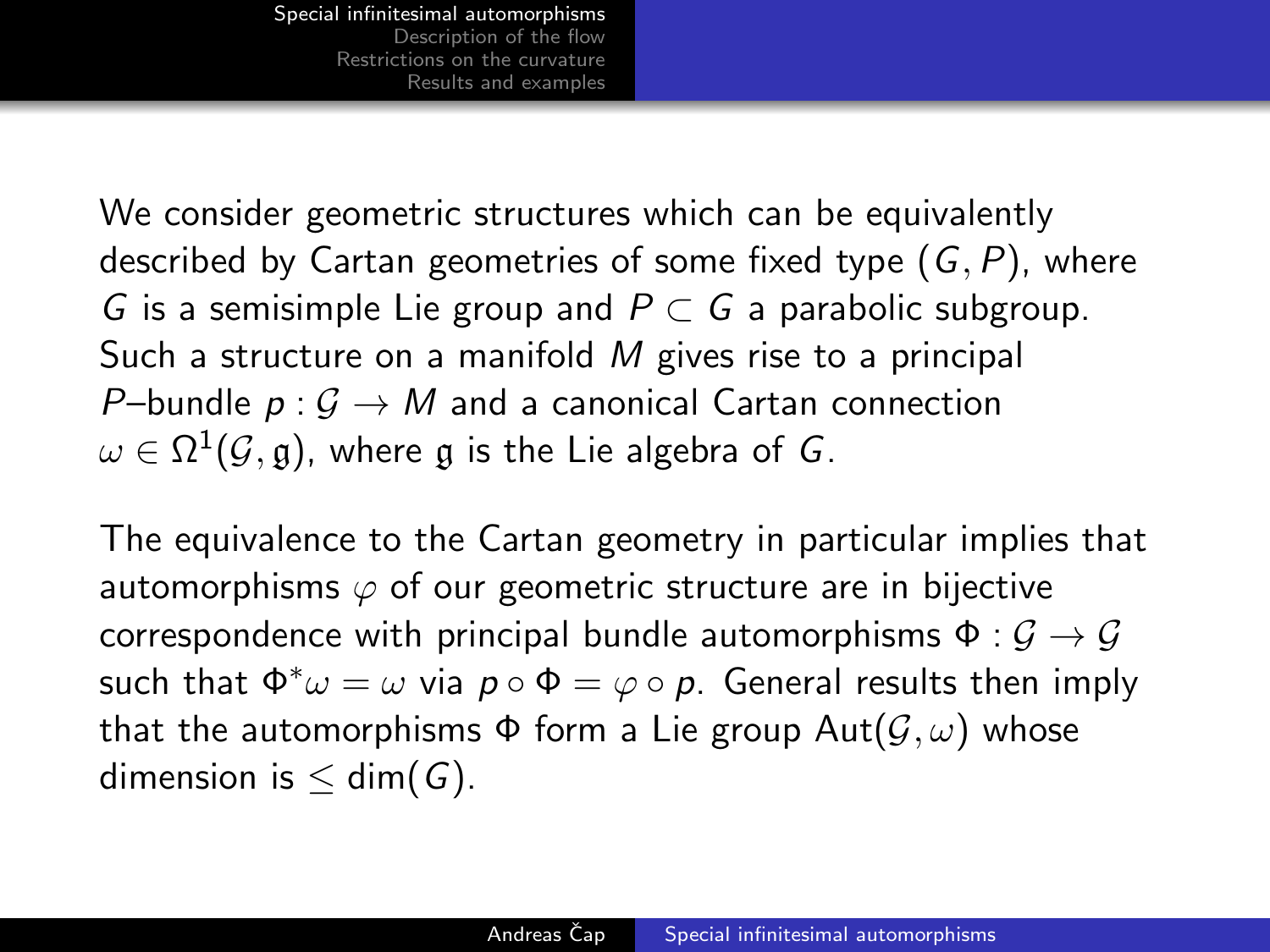There is a similar equivalence for infinitesimal automorphisms. In the Cartan picture, such an automorphism is described as a P–invariant vector field  $\Xi \in \mathfrak{X}(\mathcal{G})$  such that  $\mathcal{L}=\omega=0$ . Via the Cartan connection  $\omega$ , P-invariant vector fields on G are identified with sections of the *adjoint tractor bundle*  $AM := G \times_P \mathfrak{g}$ .

A P–invariant vector field  $\Xi$  on G is automatically projectable to some  $\xi \in \mathfrak{X}(M)$ . Correspondingly, there is a projection  $\Pi : AM \rightarrow TM$ , so  $\xi = \Pi(s)$ , where  $s \in \Gamma(AM)$  corresponds to  $\Xi$ .

The kernel of  $\Pi$  is a natural subbundle  $\mathcal{A}^0M \subset \mathcal{A}M$ , and the flow of  $\xi$  has a fixed point in  $x \in M$  if and only if  $s(x) \in \mathcal{A}_{x}^{0}M \subset \mathcal{A}_{x}M$ .

In the parabolic case,  $A^{0}M$  is part of a natural filtration

$$
\mathcal{A}M=\mathcal{A}^{-k}M\supset\cdots\supset\mathcal{A}^0M\supset\cdots\supset\mathcal{A}^kM
$$

by smooth subbundles, where  $k \geq 1$  is determined by the type of geometry.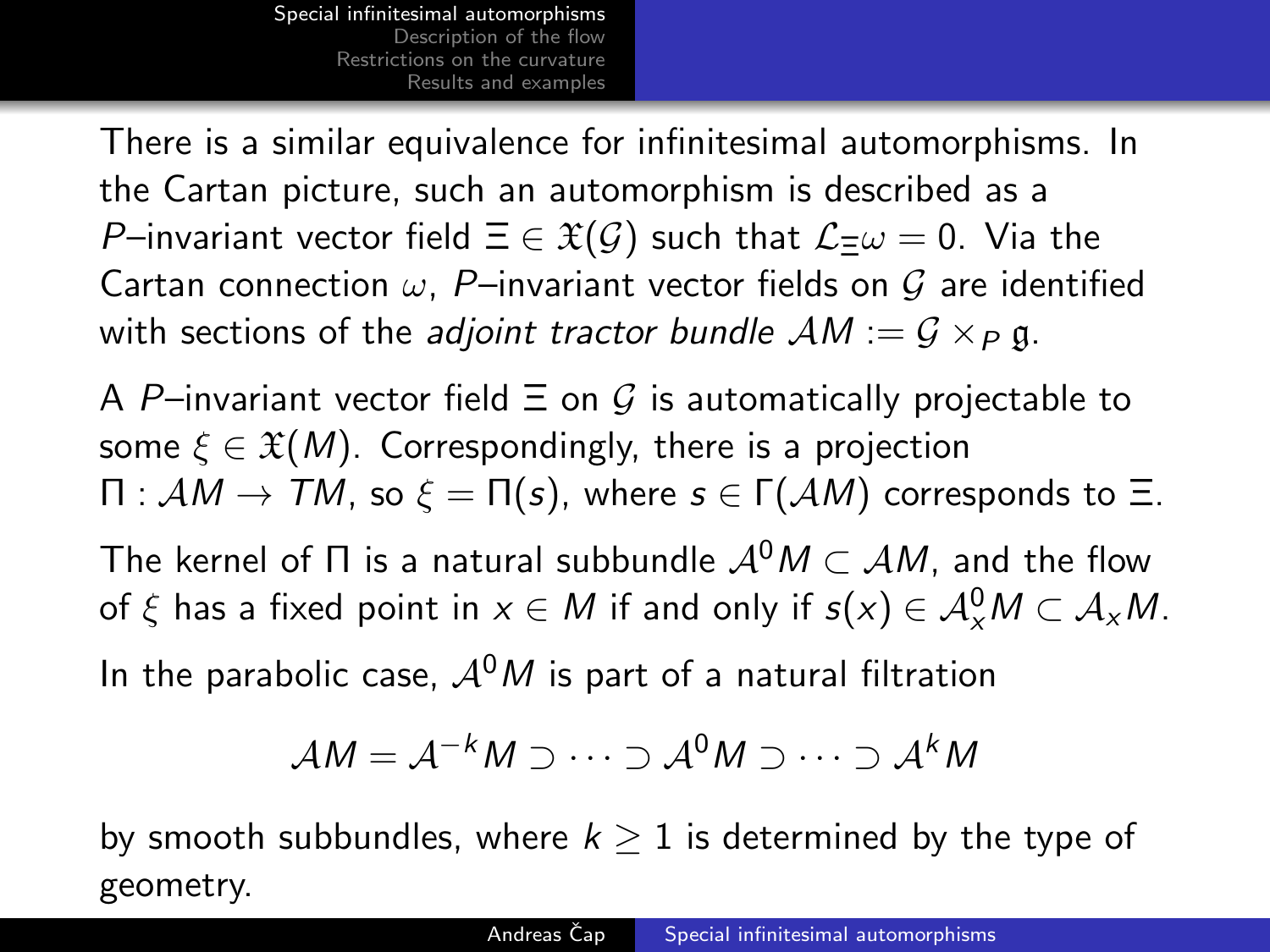## **Definition**

(1) An infinitesimal automorphism  $s \in \Gamma(\mathcal{A}M)$  of a parabolic geometry (p :  $G \rightarrow M, \omega$ ) has a higher order fixed point in  $x \in M$ iff  $s(x) \in \mathcal{A}_x^1 M \subset \mathcal{A}_x M$ .

(2) An infinitesimal automorphism  $s \in \Gamma(\mathcal{A}M)$  is called *special* if it has at least one higher order fixed point.

If  $k = 1$  then this condition means that the flow equals the identity to first order, for  $k > 1$ , one has to use weighted order. Any special infinitesimal automorphism is essential (as introduced by J. Alt).

It is a general fact on parabolic geometries that  $A<sup>1</sup>M$  is naturally isomorphic to  $T^*M$ . Hence if  $s \in \Gamma(\mathcal AM)$  has a higher order fixed point in x, then we can view  $s(x)$  as an element of  $T_{x}^{\ast}M$  called the isotropy of  $s$  at  $x$ .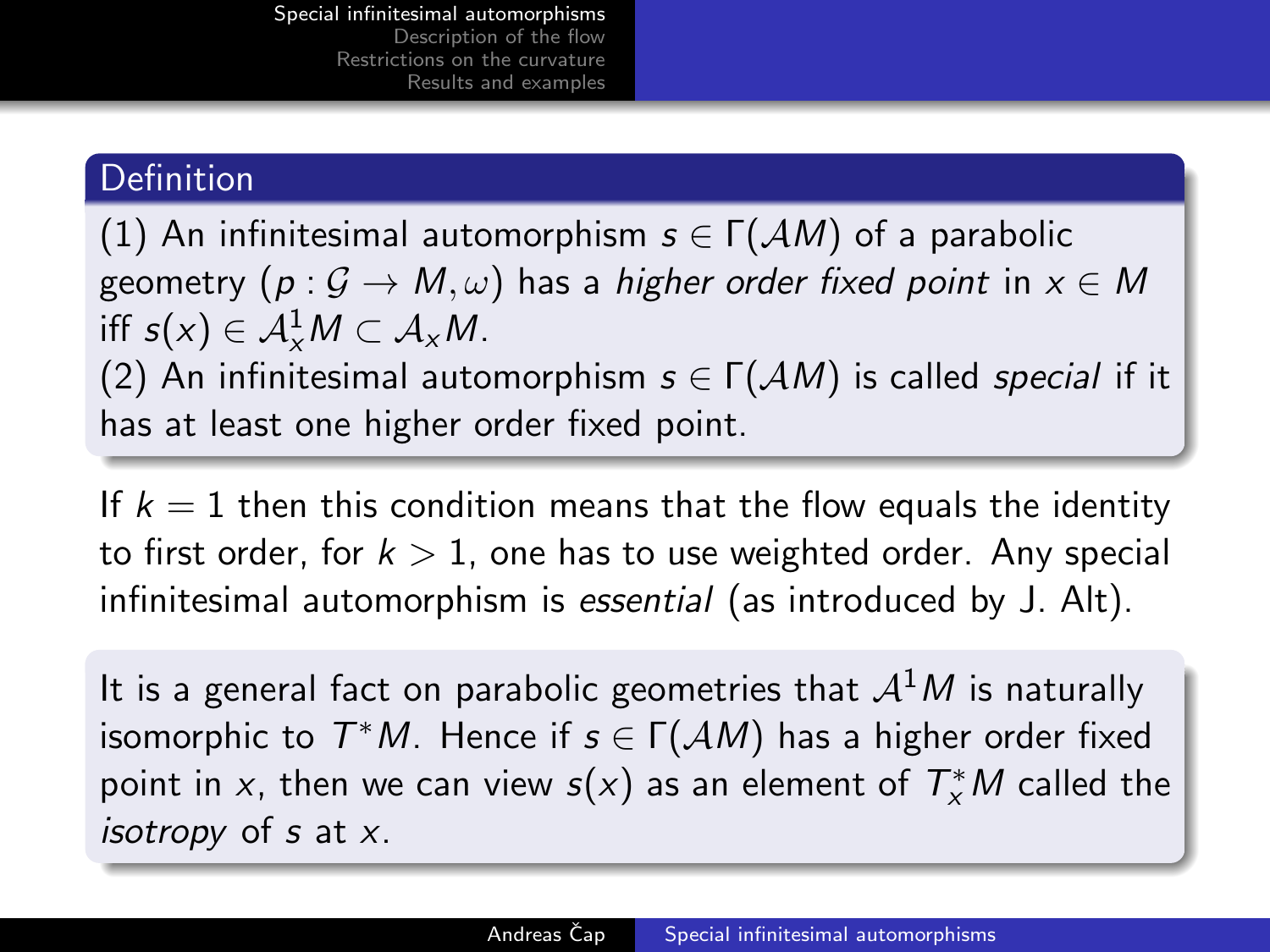The filtration of  $AM$  actually is induced by a filtration

$$
\mathfrak{g}=\mathfrak{g}^{-k}\supset\cdots\supset\mathfrak{g}^0\supset\cdots\supset\mathfrak{g}^k
$$

making the Lie algebra g of G into a filtered Lie algebra such that  $\mathfrak{g}^0 = \mathfrak{p}$  and  $\mathfrak{g}^1 = \mathfrak{p}_+$ , the nilradical of  $\mathfrak{p}.$ 

Choosing  $u \in \mathcal{G}_{x}$ , the isotropy  $s(x) \in \mathcal{A}_{x}^{1}M$  corresponds to an element  $Z \in \mathfrak{p}_+$ . The P-orbit of Z in  $\mathfrak{p}_+$  is independent of all choices and thus a fundamental invariant of a higher order fixed point. This is called the *geometric type* of the isotropy.

To deal with an example of a parabolic geometry, the possible geometric types have to be discussed separately. There are usually only very few geometric types. Note that if  $k>1,$  then each  $\mathfrak{g}^i$  for  $i = 2, \ldots, k$  is a P-invariant subspace of  $\mathfrak{p}_+$ . Hence a geometric type is either contained in  $\mathfrak{g}^i$  or disjoint from it.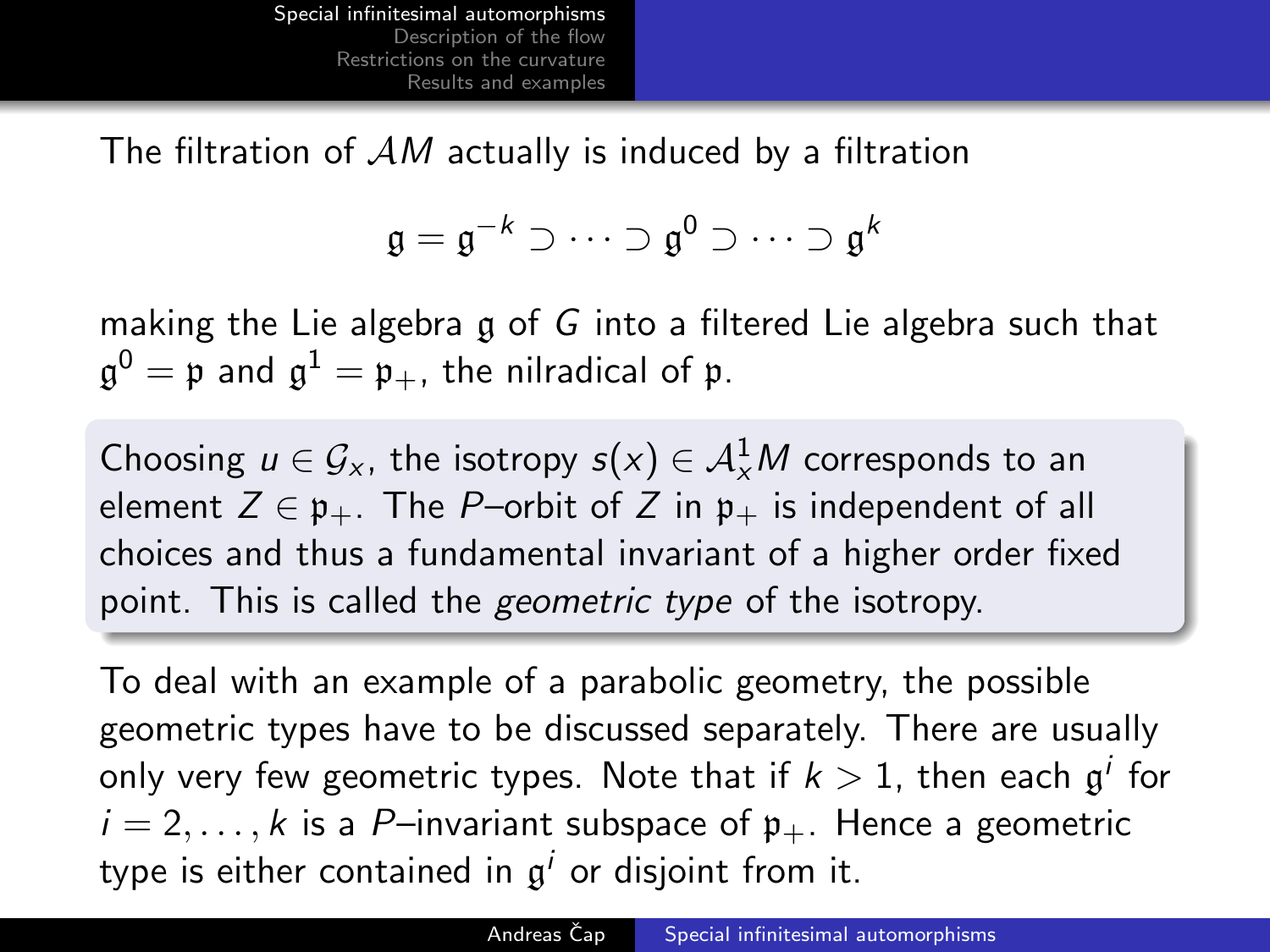Given  $Z \in \mathfrak{p}_+$  corresponding to the isotropy  $\alpha$ , we define 3 subsets  $C_{\alpha}(Z) \subset F_{\alpha}(Z)$  and  $T_{\alpha}(Z)$  of g as follows:

 $C_{\alpha}(Z) := \{X \in \mathfrak{g} : [X, Z] = 0\}$  $\mathcal{F}_{\mathfrak{g}}(Z):=\{X\in \mathfrak{g}:\mathsf{ad}(X)^{\ell}(Z)\in \mathfrak{p}\quad \forall \ell\}$ Finally,  $T_{\alpha}(Z)$  consists of those  $X \in \mathfrak{g}$  which extend Z to an  $s1<sub>2</sub>$ -triple, i.e. such that  $A = [Z, X]$  satisfies  $[A, Z] = 2Z$  and  $[A, X] = -2X$ .

Notice that  $C_{\mathfrak{a}}(Z)$  is a linear subspace and  $F_{\mathfrak{a}}(Z)$  is closed under multiplication by scalars. While  $T_{\alpha}(Z)$  is just some subset, it is always non–empty by the Jacobson–Morozov theorem.

It turns out that via  $TM = G \times_P (g/p)$  these canonically determine subsets  $C(\alpha) \subset F(\alpha)$  and  $T(\alpha)$  of the tangent space  $T_xM$ .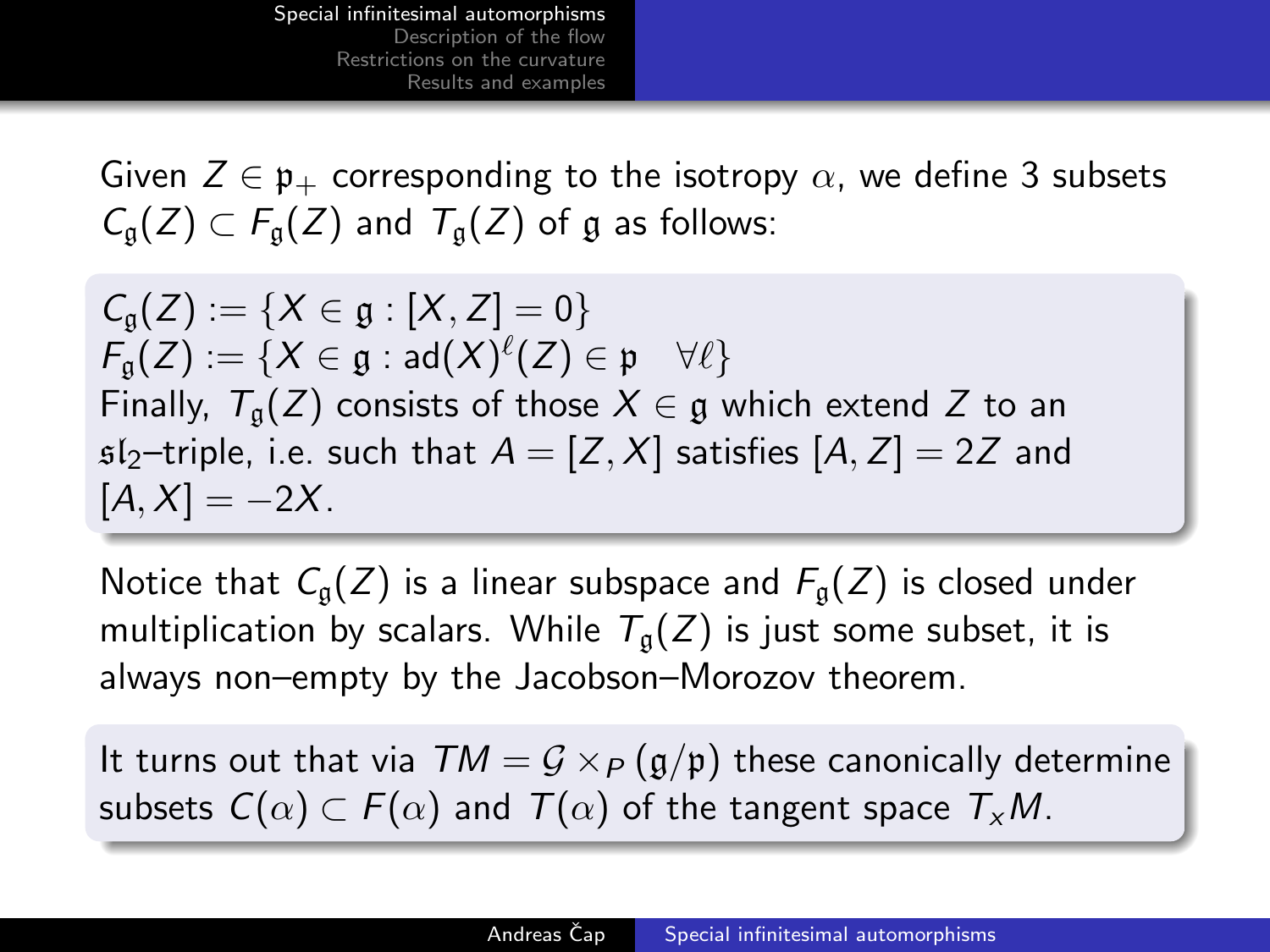The crucial tool to understand the flow is a comparison theorem by C. Frances and K. Melnick. Take an infinitesimal automorphism  $s \in \Gamma(\mathcal{A}M)$  with a higher order fixed point in  $x \in M$  and a point  $u \in \mathcal{G}_x$  for which the isotropy  $\alpha$  corresponds to  $Z \in \mathfrak{p}_+$ . This is compared to the infinitesimal automorphism of  $G \rightarrow G/P$ determined by the right invariant vector field  $R_z$ , which has a higher order fixed point at  $o = eP \in G/P$  and whose flow at time t is given by left translation by  $e^{tZ}$  as follows:

<span id="page-8-0"></span>Suppose that  $X \in \mathfrak{g}$  is such that the curve  $c(r) := e^{rX} P$  in  $G/P$ only gets reparametrized by the flow  $e^{tZ}$  as  $c\circ\psi_t.$  Then let  $\widetilde{c}(r)$ be the flow line in  ${\mathcal G}$  of the vector field  $\omega^{-1}(X)$  starting in  $u.$  Then locally around  $r = 0$ , the flow of  $\xi = \Pi(s)$  also only reparametrizes  $p\circ\tilde{c}$  as  $p\circ\tilde{c}\circ\psi_t.$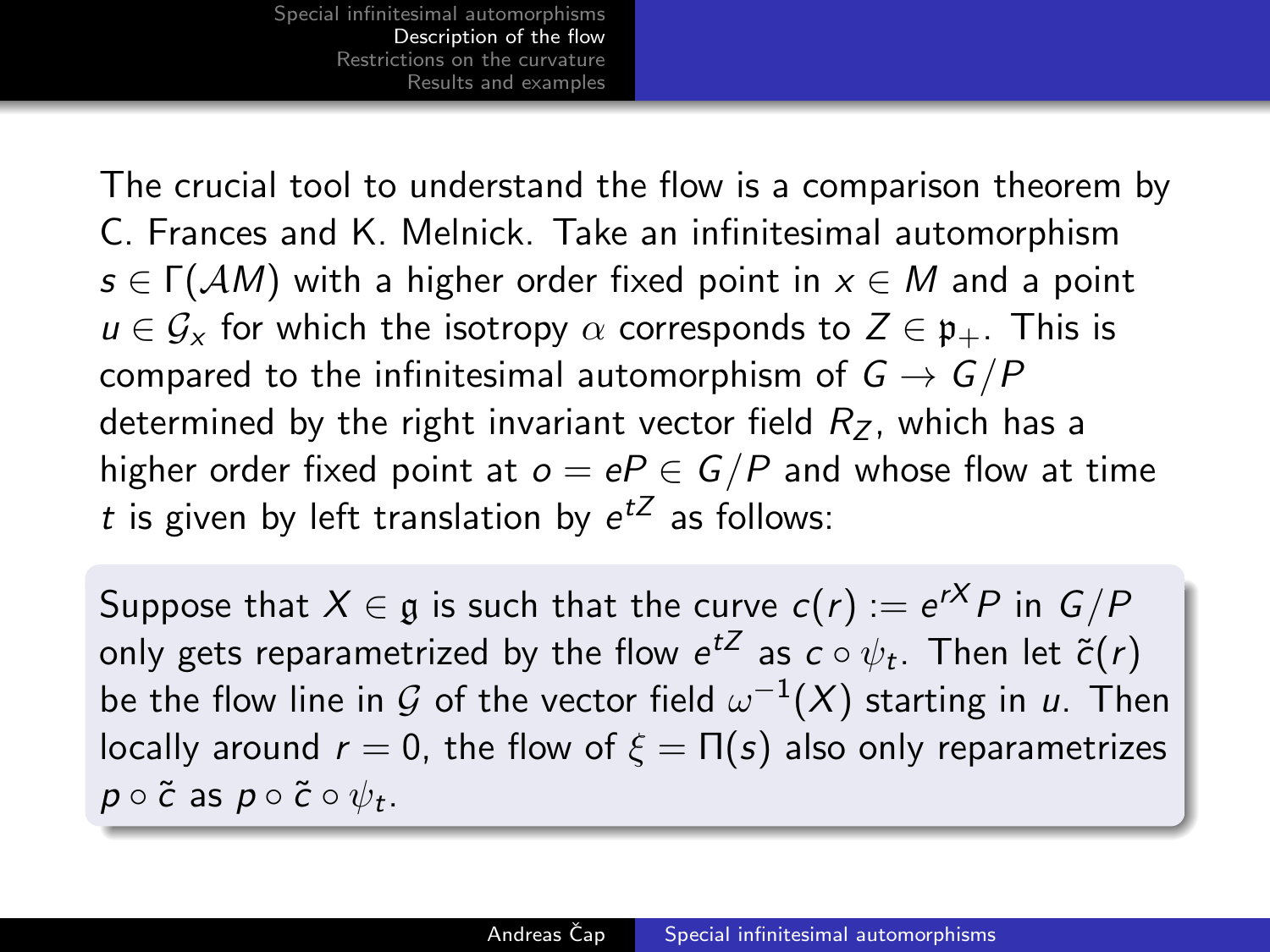The projections of the flow lines of  $\omega$ –constant vector fields to M are called *exponential curves* of the geometry. If  $X$  lies in a certain subalgebra q of q, these curves are even *distinguished curves*, e.g. conformal circles or chains. For X in  $C_{\mathfrak{q}}(Z)$  or in  $F_{\mathfrak{q}}(Z)$ , application of the comparison theorem is very easy:

### Proposition

Let  $s \in \Gamma(\mathcal{A}M)$  be an infinitesimal isomorphism with a higher order fixed point in  $x \in M$  with isotropy  $\alpha \in \mathcal{T}_{\mathsf{x}}^* M$ . (1) For  $\xi \in F(\alpha) \subset T_xM$ , there is an exponential curve emanating in x in direction  $\xi$  which consists of fixed points of the flow of s. (2) If  $\xi \in C(\alpha) \subset F(\alpha)$  then the curve consists of higher order fixed points with isotropy of the same geometric type as  $\alpha$ .

In case that X can even be chosen in  $g_+$  (which holds in all examples we will discuss) on can replace "exponential curve" by "distinguished curve".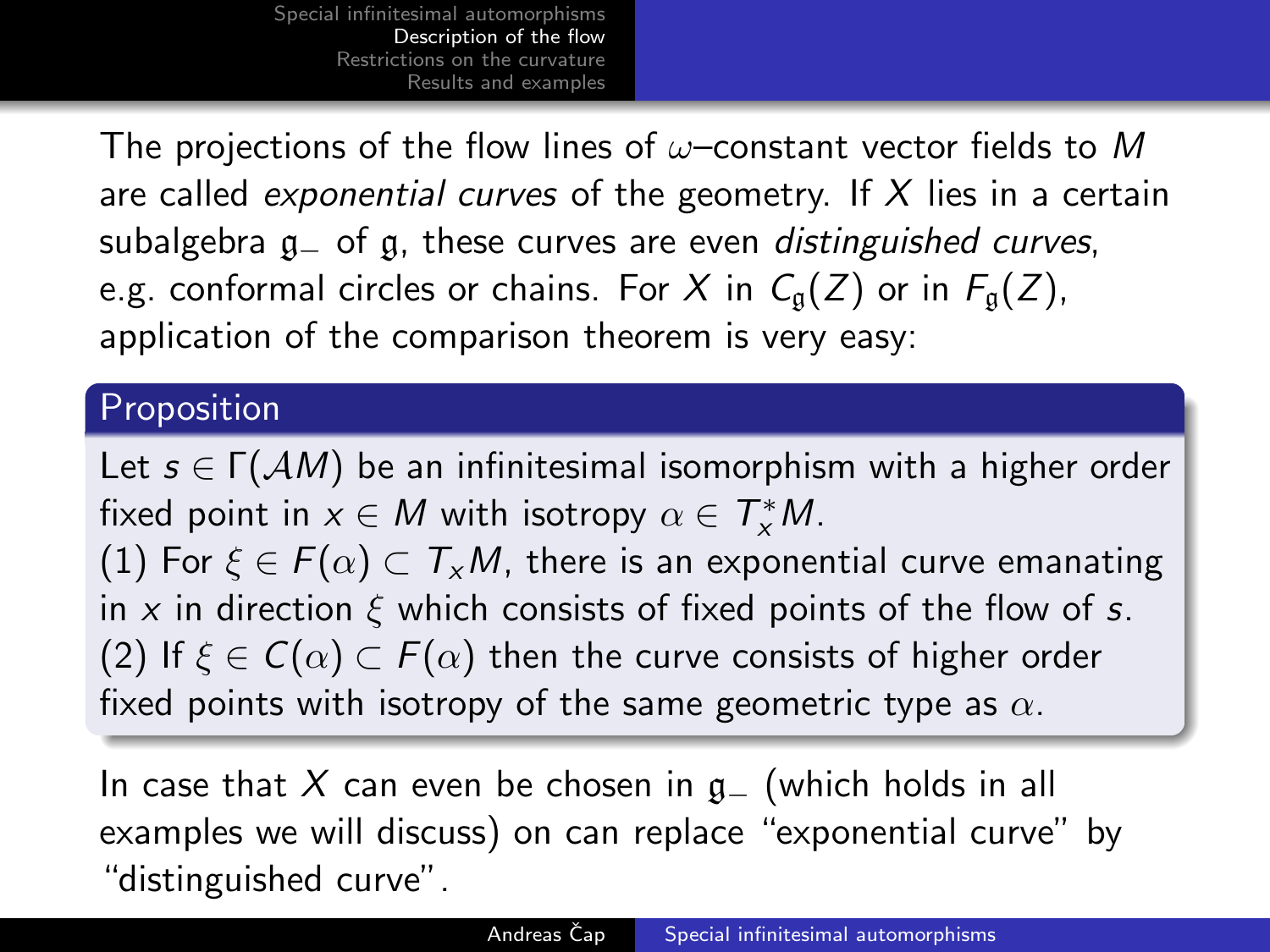For  $X \in T_{\mathfrak{a}}(Z)$ , applying the comparison theorem is slightly more complicated. Since Z,  $A = [Z, X]$ , and X form an  $\mathfrak{s}/_2$ -triple, they determine a homomorphism  $\mathfrak{sl}(2,\mathbb{R}) \to \mathfrak{g}$  which locally integrates to  $SL(2,\mathbb{R})$ . Then an explicit computation in  $SL(2,\mathbb{R})$  can be used to deduce:

### Proposition

Let  $s \in \Gamma(\mathcal{A}M)$  be an infinitesimal isomorphism with a higher order fixed point in  $x \in M$  with isotropy  $\alpha \in T^*_xM$ . For  $\xi \in T(\alpha)$ , there is an exponential curve c emanating in x in direction  $\xi$  such that the flow  $\varphi^t$  of s satisfies  $\varphi^t(c(r)) = c(\frac{r}{1+r\tau})$ for  $|r|$  sufficiently small and all  $rt > 0$ .

Again one obtains a distinguished curve if  $X \in \mathfrak{g}_-$ . One can also phrase the description of the flow in terms of exponential or even normal coordinates, showing that one gets a full description the intersection of an open neighborhood of 0 with  $F(\alpha) \cup (\mathbb{R} \cdot \mathcal{T}(\alpha))$ .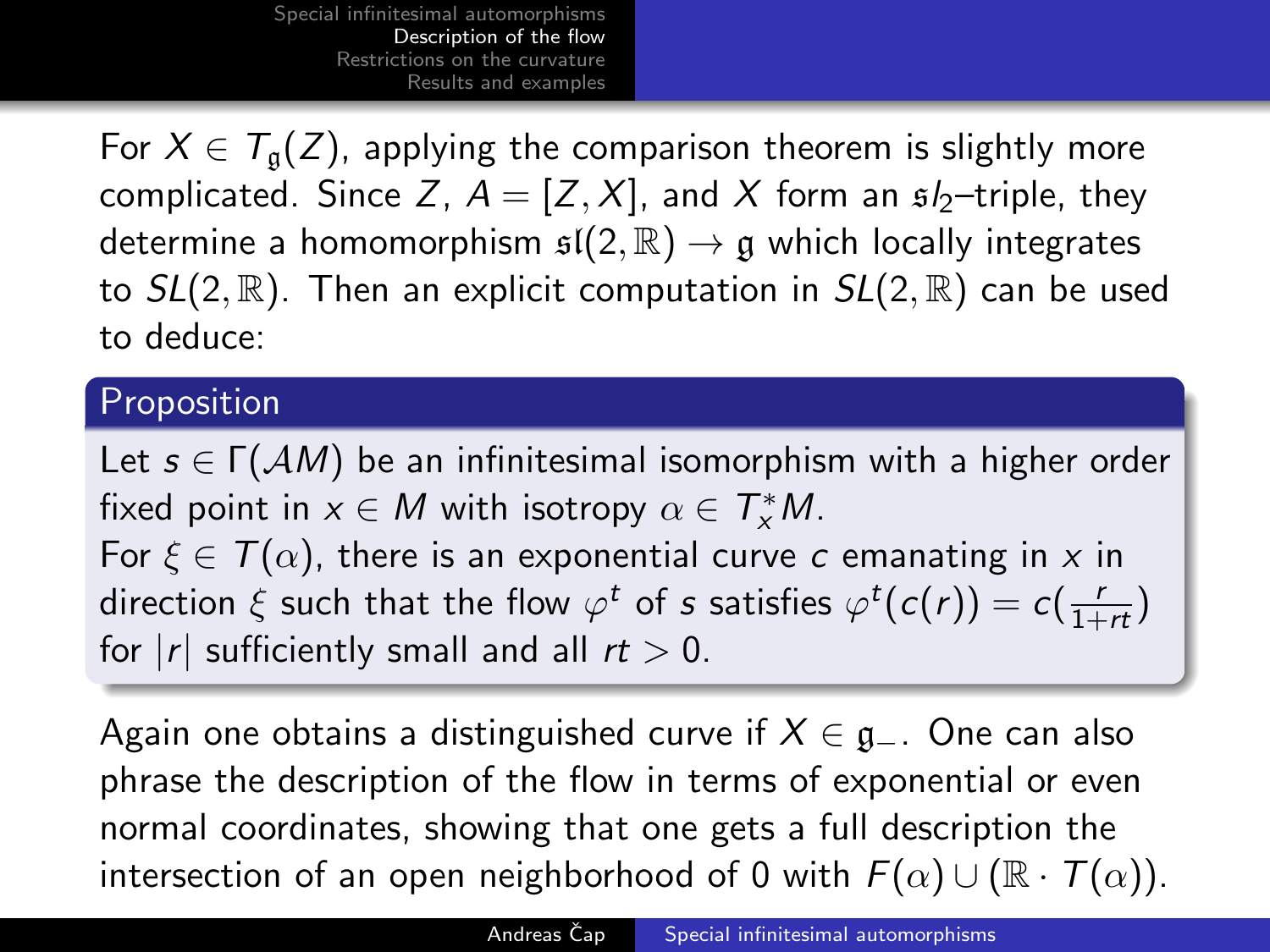For the next step, consider  $Z \in \mathfrak{p}_+$  and assume that  $X \in \mathcal{T}_{\mathfrak{a}}(Z)$  is such that  $A = [Z, X] \in \mathfrak{g}_0$ . Suppose further that W is a representation of  $g_0$  on which A acts diagonalizably. Then let  $W_{ss}(A) \subset W_{st}(A) \subset W$  be the sum of all eigenspaces with negative respectively non–positive eigenvalues.

<span id="page-11-0"></span>If W actually is a completely reducible representation of  $P$ , then it gives rise to a natural bundle  $G \times_{P} \mathbb{W}$  and sections of such a bundle correspond to P–equivariant functions  $\mathcal{G} \to \mathbb{W}$ . Via the comparison theorem, one can compute the action of the flow  $\varphi^t$  of s on such a section along the distinguished exponential curve from above. If this section describes a harmonic curvature quantity, then it must be  $\varphi^t$ –invariant, which implies strong restrictions on the values: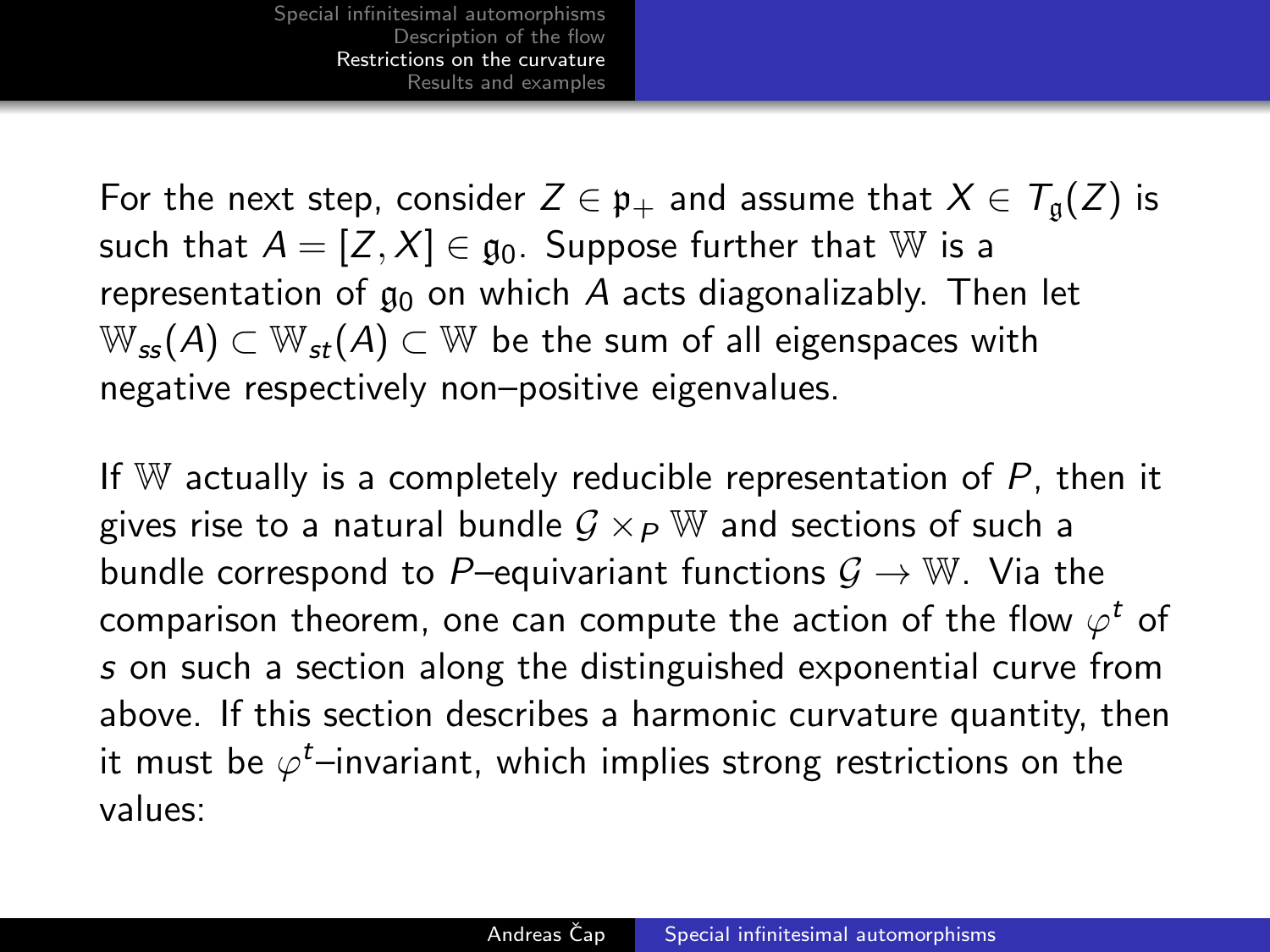#### Theorem

Let  $s \in \Gamma(\mathcal{A}M)$  be an infinitesimal automorphism with a higher order fixed point in  $x \in M$  with isotropy  $\alpha \in \mathcal{T}^*_xM$ . Suppose that  $u \in \mathcal{G}_x$  is such that the element  $Z \in \mathfrak{p}_+$  corresponding to  $\alpha$  and  $X \in T_{\mathfrak{a}}(Z)$  satisfy the above assumptions. Let  $c(r)$  be the flow line of  $\omega^{-1}(X)$  starting in  $u$  and let  $f: \mathcal{G} \rightarrow \mathbb{W}$  be the equivariant function corresponding to a harmonic curvature component.

(1)  $f(c(r)) \in W_{st}(A)$  for sufficiently small r. (2) If  $f(u) = 0$ ,  $f(c(r)) \in W_{ss}(A)$  for sufficiently small r. (3) If A acts diagonalizablz on  $g$  with non–positive eigenvalues and zero–eigenspace  $C_q(Z) \cap q_-, f(u) = 0$ , and  $W_{ss}(A) = 0$ , then f vanishes on an open neighborhood of  $c((0, \epsilon))$  for some  $\epsilon > 0$ .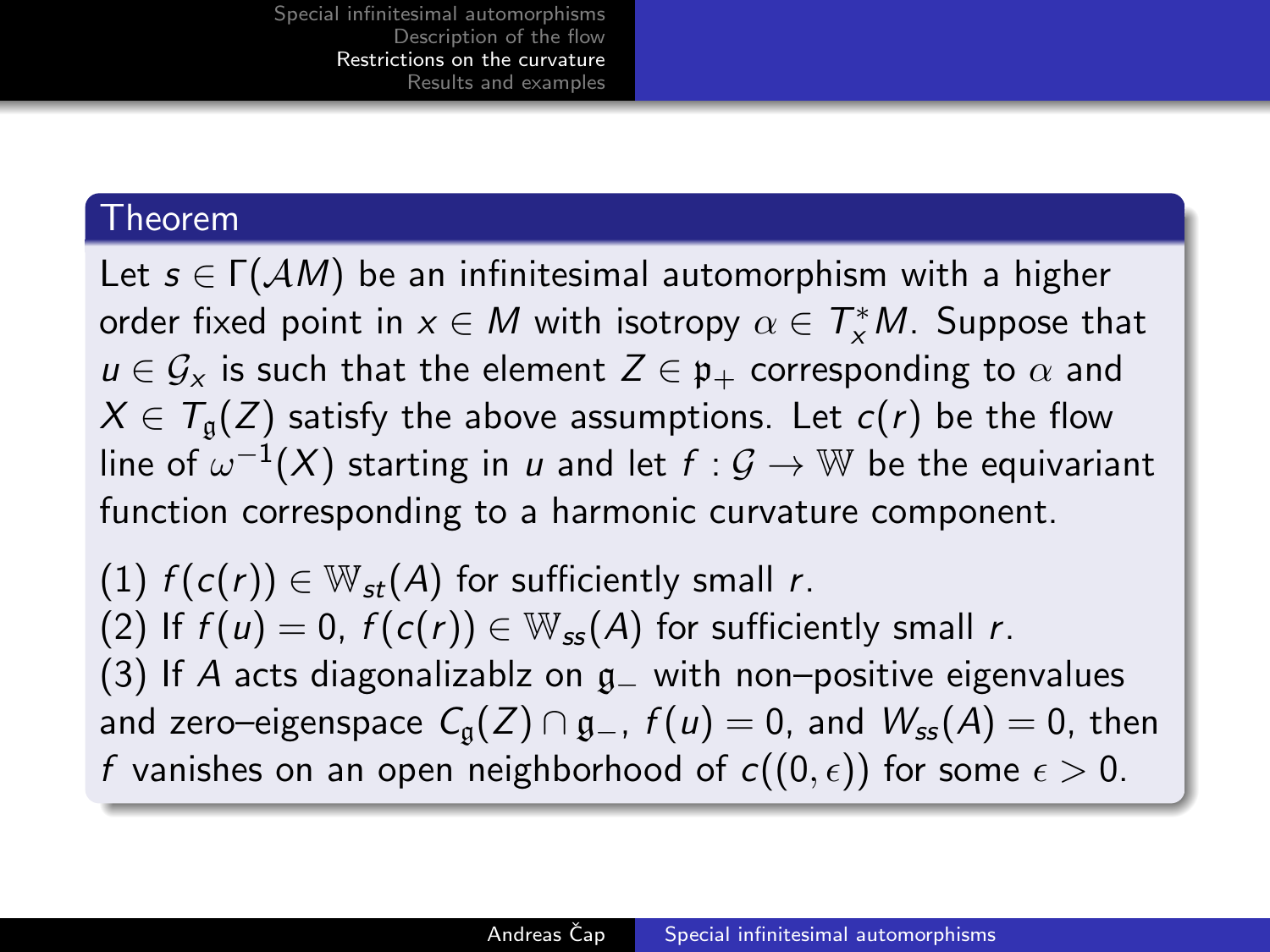To analyze specific cases, one now only has to do computations in the Lie algebra g, depending on a fixed element  $Z \in \mathfrak{p}_+$  (or rather its geometric type). The simplest possible case is:

Suppose that  $Z \in \mathfrak{p}_+$  is such that for each  $X \in \mathcal{T}_{\mathfrak{a}}(Z)$  we have  $W_{st}([Z, X]) = 0$  and that  $\mathbb{R} \cdot \mathcal{T}(\alpha)$  is dense in some open neighborhood of zero in  $T_xM$ . Then the geometry has to be locally flat on an open neighborhood of  $x$ . Hence the local behavior special infinitesimal automorphisms with isotropy of this geometric type can be fully understood via the homogeneous model.

<span id="page-13-0"></span>This happens for projective structures (only one geometric type of isotropy) and for arbitrary parabolic contact structures provided that the isotropy  $\alpha$  vanishes on the contact subbundle (i.e.  $Z \in \mathfrak{g}_2$ ). In both cases  $T(\alpha)$  is the affine hyperplane  $\{\xi : \alpha(\xi) = 1\}$  and  $[Z, X]$  is a positive multiple of the grading element.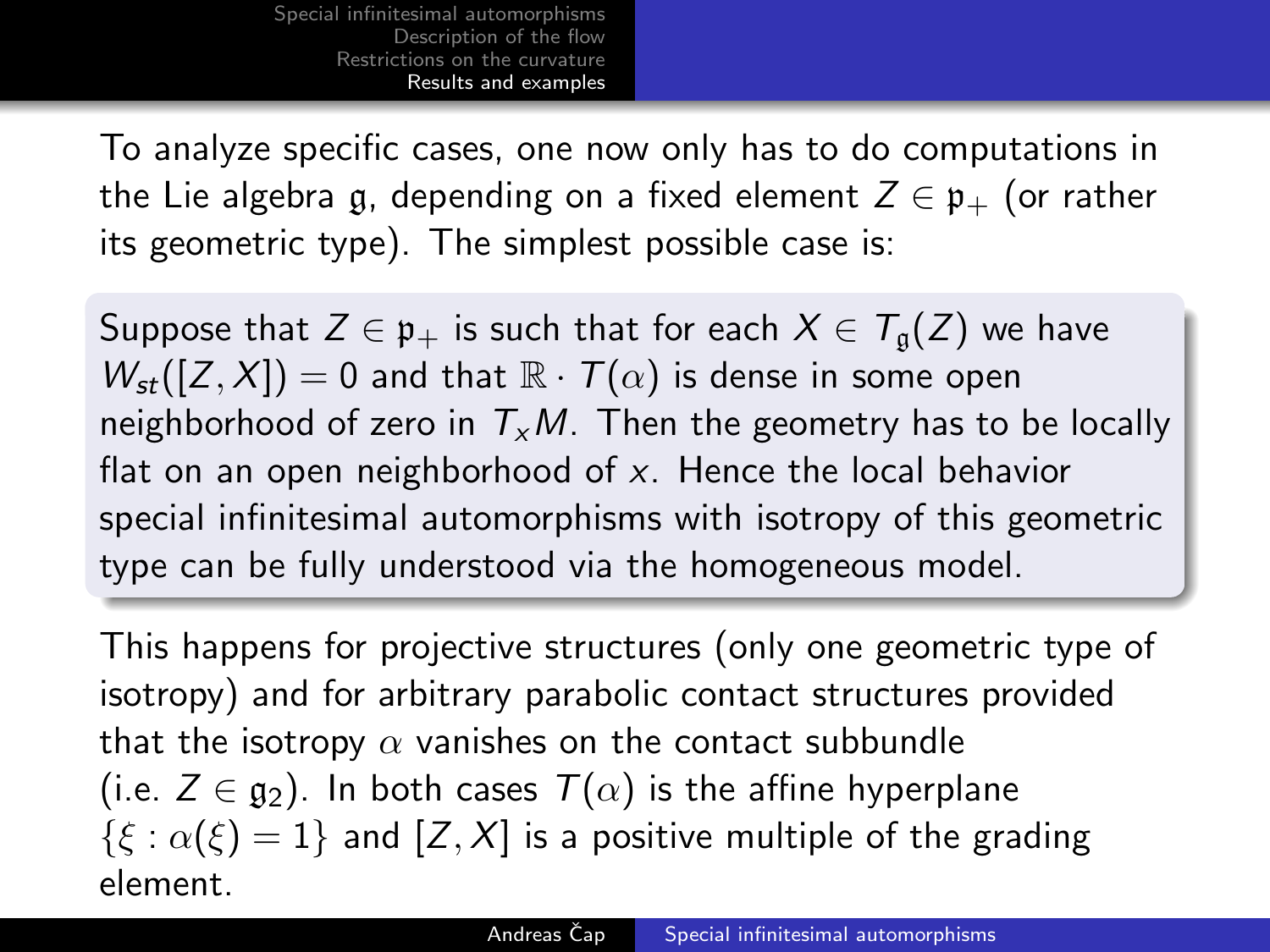The next weaker result is local flatness on an open subset which has the higher order fixed point in its closure. (Hence there is no description of the local behavior around the higher order fixed point via the homogeneous model.) Again, there is a rather simple case, but this contains very important examples:

Suppose that  $Z \in \mathfrak{p}_+$  is such that for one  $X \in \mathcal{T}_{\mathfrak{a}}(Z) \cap \mathfrak{g}_-$  and  $A = [Z, X]$  we have  $\mathbb{W}_{st}(A) = 0$  and the conditions on the action of A on g<sup>−</sup> are satisfied. Then for the distinguished exponential curve c determined by the element  $\xi \in T(\alpha)$  corresponding to X, the geometry is locally flat on an open neighborhood of  $c((0, \epsilon))$ .

This holds for non–null isotropy on conformal structures and on partially integrable almost CR structures. In both cases,  $T(\alpha)$ consists of a single element and  $[Z, X]$  is a positive multiple of the grading element.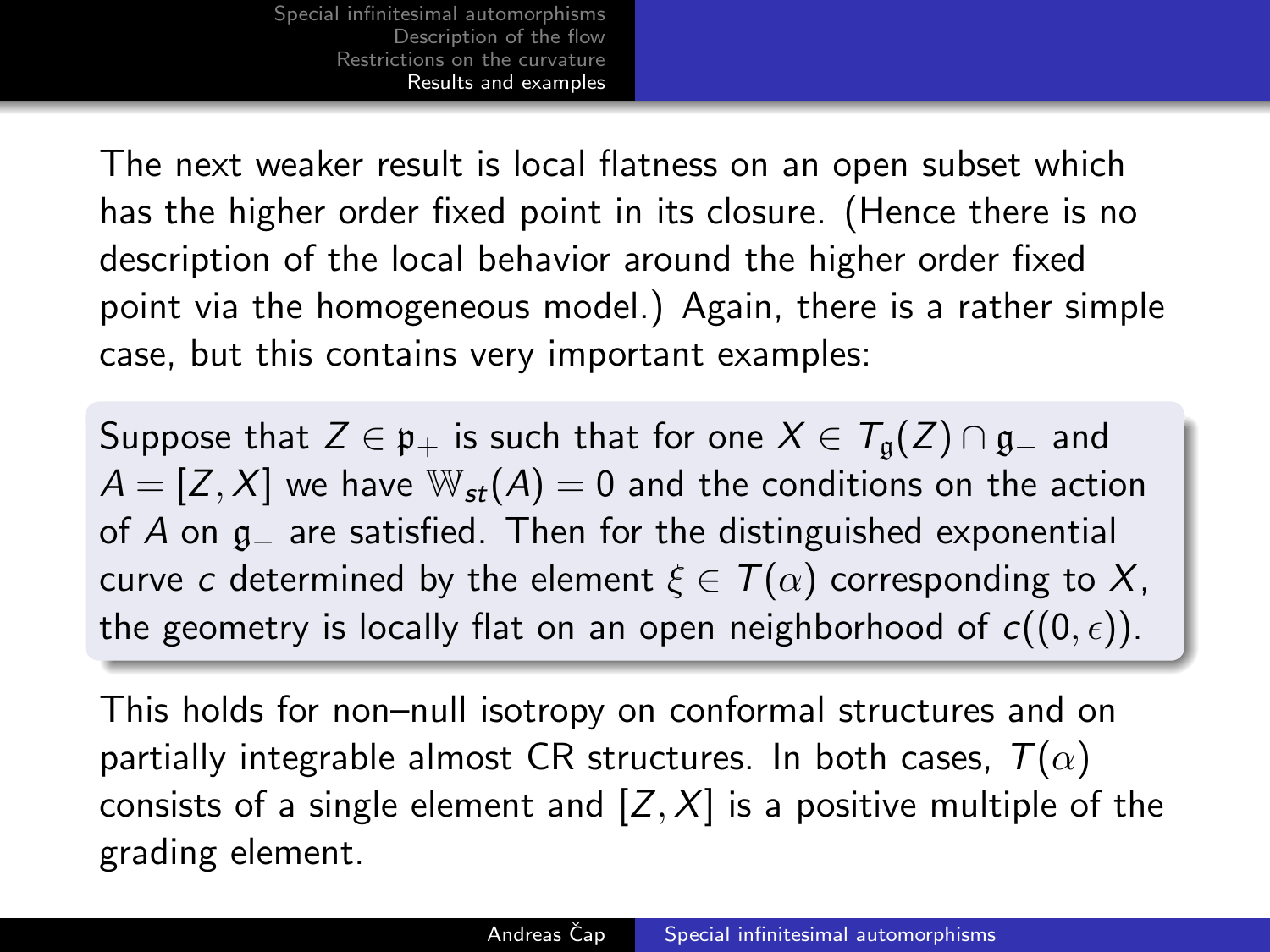In case that  $\mathbb{W}_{st}([Z, X]) \neq 0$  there still is a way to prove local flatness results. Given  $Z \in \mathfrak{p}_+$  we have to require that  $\bigcap_{X \in \mathcal{T}_{\alpha}(Z) \cap \mathfrak{g}_-} \mathbb{W}_{st}([Z,X]) = 0$  to deduce vanishing of the harmonic curvature component in the fixed point. If we then find at least one such X such that  $A = [Z, X]$  satisfies  $\mathbb{W}_{ss}(A) = 0$  and the condition on the action on g−, then one gets local flatness on an open subset with the higher order fixed point in its closure as before. This applies in the following cases:

- null isotropy on conformal structures
- arbitrary isotropy on almost quaternionic structures
- **•** rank two isotropy on almost Grassmannian structures
- rank one isotropy on (torsion free) Grassmannian structures